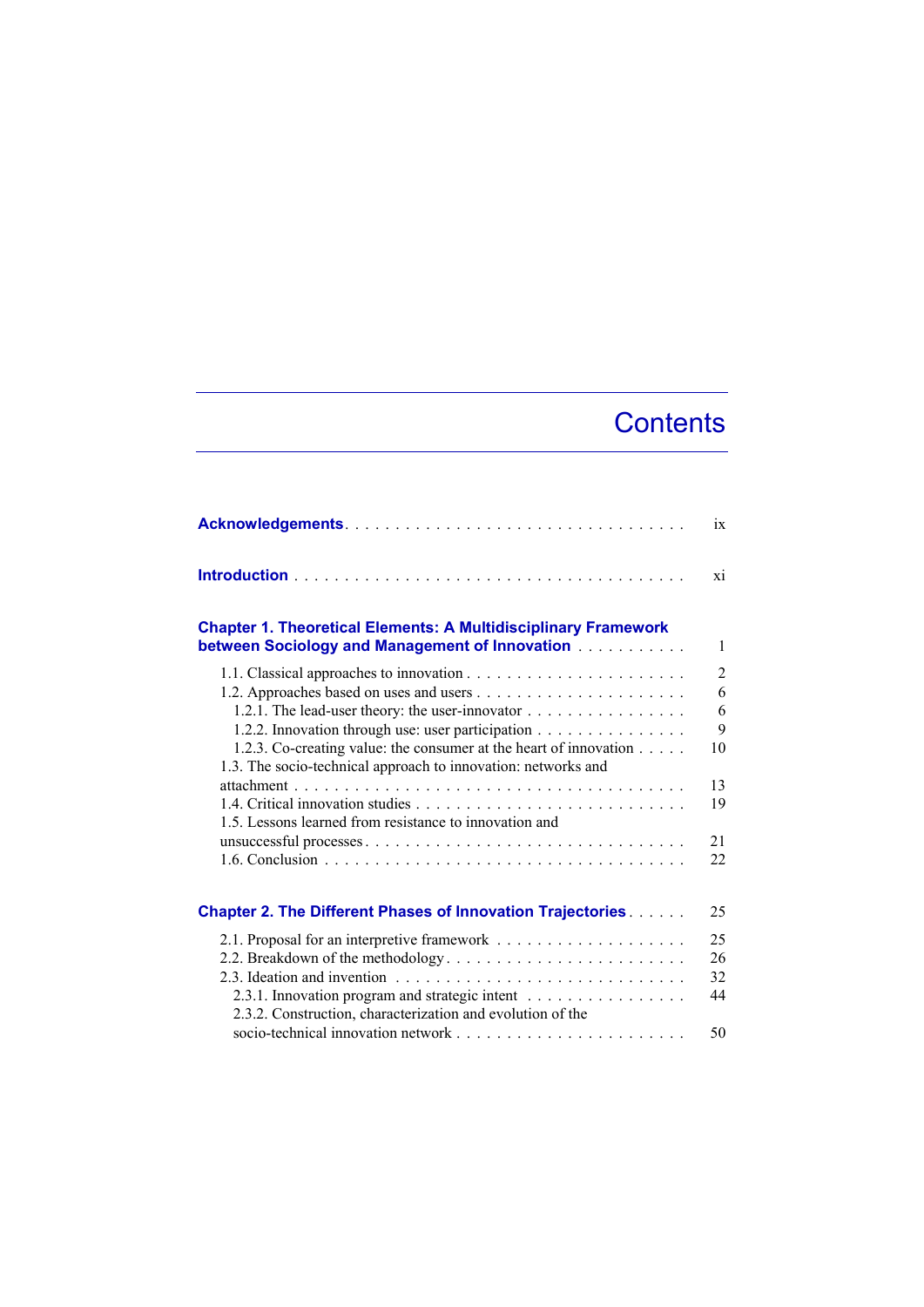| 2.3.3. Key moments in innovation trajectories                                        | 59  |
|--------------------------------------------------------------------------------------|-----|
|                                                                                      | 64  |
| 2.5. Success or failure: assessment of the innovation project and                    |     |
|                                                                                      | 72  |
|                                                                                      |     |
| <b>Chapter 3. Detailed Accounts of Three Sports Innovation</b>                       |     |
|                                                                                      | 83  |
| 3.1. The dualski: making downhill skiing accessible to people                        |     |
|                                                                                      | 84  |
|                                                                                      | 84  |
| 3.1.2. Ideation: at the intersection of several actors and projects                  | 86  |
| 3.1.3. Innovation program: towards the empowerment of                                |     |
|                                                                                      | 90  |
| 3.1.4. Composition and dynamics of the innovation network                            |     |
|                                                                                      | 90  |
|                                                                                      | 100 |
|                                                                                      | 103 |
| 3.2. The Booster Elite calf compression sleeve from BV Sport:                        |     |
| innovating to promote recovery and prevent injuries                                  | 104 |
|                                                                                      | 104 |
|                                                                                      | 106 |
| 3.2.3. Innovation program and strategic intent                                       | 107 |
| 3.2.4. Construction, characterization and evolution of the                           |     |
|                                                                                      | 108 |
| 3.2.5. Key moments in the innovation trajectory                                      | 115 |
| 3.2.6. Compromises made by BV Sport: between science and                             |     |
|                                                                                      | 118 |
|                                                                                      | 119 |
|                                                                                      | 124 |
| 3.3. Hyperion 7: innovating in the field of video recording                          |     |
|                                                                                      | 125 |
| 3.3.1. The invention phase: the collective emergence of an idea                      |     |
| that is less original than adequately problematized                                  | 128 |
| 3.3.2. The creation of an innovation network focused on the                          |     |
|                                                                                      | 131 |
| 3.3.3. A network of territorialized actors with its own rules.                       | 138 |
| 3.3.4. A deliberately delayed step: starting a business                              | 140 |
|                                                                                      | 143 |
| 3.3.6. Early and unexpected prospects for diversification                            | 144 |
| 3.3.7. A dizzying prospect $\ldots \ldots \ldots \ldots \ldots \ldots \ldots \ldots$ | 147 |